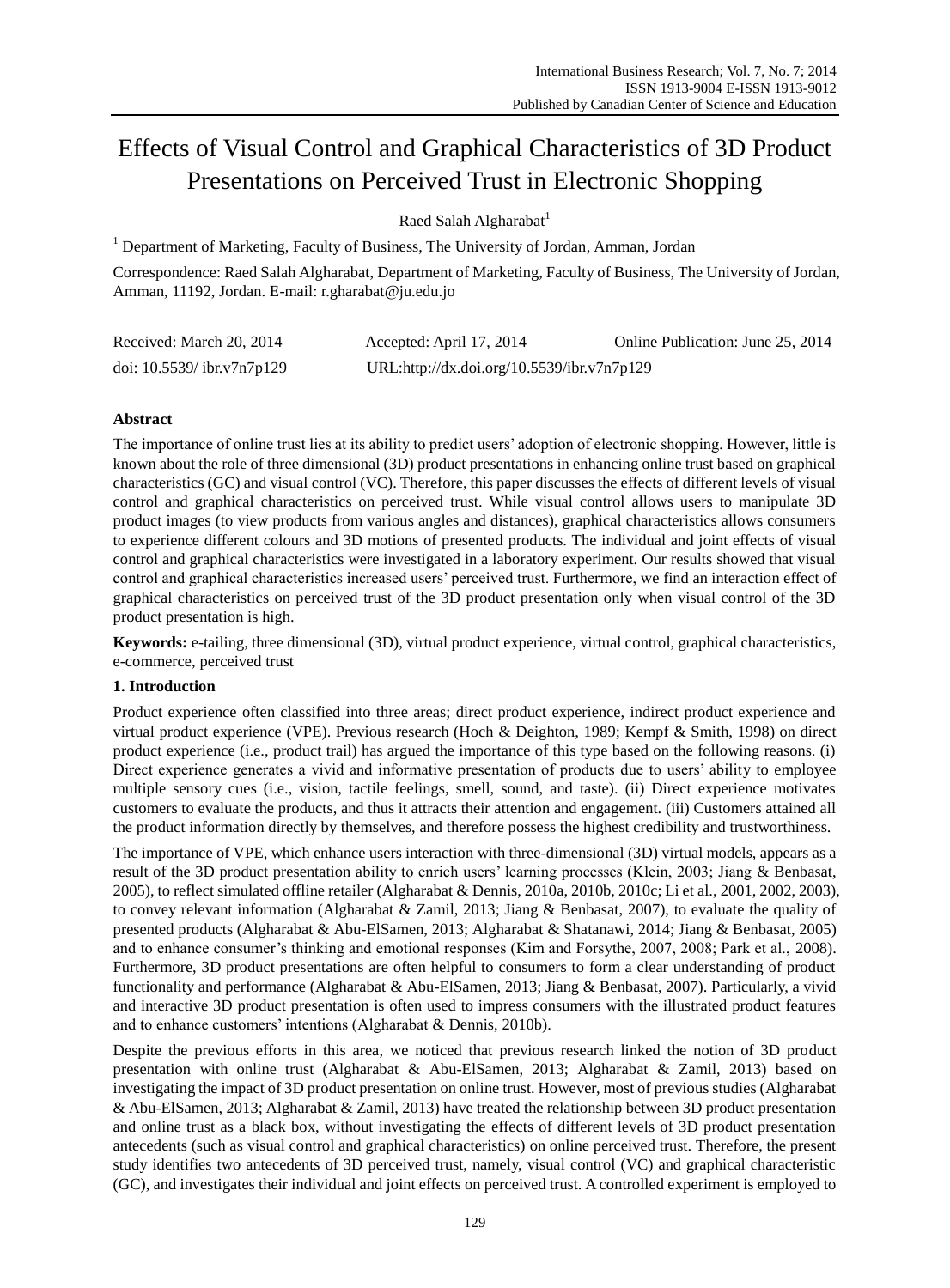test empirically whether VC and GD lead to higher perceived trust. Therefore, we aim to answer the following research questions:

How does visual control and graphical characteristics impact perceived trust?

Is there any interaction effect between visual control and graphical characteristics?

In the following sections, we investigate the effects of 3D visual control and graphical characteristics on perceived trust, as well as the definitions of perceived trust, derived from navigating 3D product presentation, and then consider how these notions can help 3D websites to operate effectively.

#### **2. Research Model and Hypotheses**

#### *2.1 Antecedents of 3D Virtual Product Experience*

Algharabat and Abu-ElSamen (2013) assert that VPE often helps users' to perceive the 3D product as actual objects. Furthermore, the authors posit the ability of 3D products to reflect proper information to users and thus help them to evaluate the quality and performance of the presented 3D products. Algharabat and Abu-ElSamen (2013) identify interactivity and vividness as the main antecedents of an effective 3D presentation. The authors assert that while interactivity related to easily navigating a 3D product presentation, vividness related to demonstrating 3D products with different colours. Algharabat and Dennis (2010a) identified users' ability to control the 3D website (i.e., to rotate, and zoom in or out on the 3D virtual model) and their ability to test the 3D products and see them with real colours (vividness) as the main antecedents of 3D product experience.

Jiang and Benbasat (2005) assert that visual control (i.e., zoom in and out and rotate the 3D product presentation) and functional control (i.e., getting functional information about the presented product) are the main determinants of VPE. Schlosser (2003) argued that object interactivity (product features) should be considered as the main antecedent of VPE. Ariely (2000) defined control as users' abilities to customise and choose website contents. Previous research (Urban & Weinberg, 1996; Urban et al., 1997) posit that vivid multimedia often lead to more accurate market predictions. Previous studies (e.g., Fortin & Dholakia, 2005; Shih, 1998) assert the significant role of high-quality online animated colours.

#### *2.2 Visual Control, Graphical Characteristic and Trust*

Visual control often allows users to manipulate 3D product images, i.e., to zoom in and out on a product's image, move and rotate, enlarged in size and to view it from different angles. Furthermore, visual control provides information about the look of the product (Jiang & Benbasat, 2005). Jiang and Benbasat (2005) posit that virtual control is significant to emulate offline product experience. In other words, when users interact with 3D virtual products, VPE enables them to feel, and try the presented products virtually (Ryan, 2001). Li et al. (2003) posit the ability of VPE to simulate offline product experience. The authors stated that both direct experience and virtual experience are interactive in nature.

Janig and Benbasat (2005) postulated that visual control is a function of objects direct manipulation. Therefore, direct manipulation of objects often allows users to control objects of their interest (Shneiderman, 1983). Furthermore, according to Hutchins et al. (1986, p. 99) direct manipulation often enhances users' feeling of being translated into physical place, and thus "manipulating a representation can have the same effects and the same feel as manipulating the thing being represented". Previous researches on direct manipulation (Benbasat, I., & Todd, 1993; Eberts & Bittianda, 1993; Hutchins et al., 1986; Jordan, 1992; Morgan, Morris, & Gibbs 1991) asserts the importance of direct manipulation in creating strong feelings of control over the object of interest, improving users' performance and efficiency, enhancing affective engagement, and it is positively evaluated by users.

Algharabat and Zamil (2103, p.322) define 3D trust as "users' feelings of trustworthiness about information quality and system quality". The authors posit that 3D product presentation which is easy to use, user friendly, well designed to navigate and convenient to access often enhance users' trust. Koufaris and Hampton-Sosa (2004) posit that users' ability to customise products is often important to build online trust. Briggs et al. (2004) find a positive relationship between personalisation and trust. Algharabat and Abu-ElSamen (2013) find a positive relationship between 3D product presentation and trust. Vance et al. (2008) assert the positive relationship among visual appeal, navigational structure and trust. Thus, ease of controlling a 3D product presentation (i.e., zoom in or out and having a vivid images for the 3D product often enhance trust (Algharabat & Zamil, 2013; Algharabat & Abu-ElSamen, 2013). McKnight et al. (1998) posit the importance of user's knowledge for the trust assumption. Furthermore, previous research on the impact of perceived quality of website on trust (e.g., McKnight et al., 2002; and Belanger et al., 2002) asserts the significant relationship between web vendors' quality and web-based trust.

Kim and Moon (1998) examine the relationship between an online banking website's graphical characteristics (by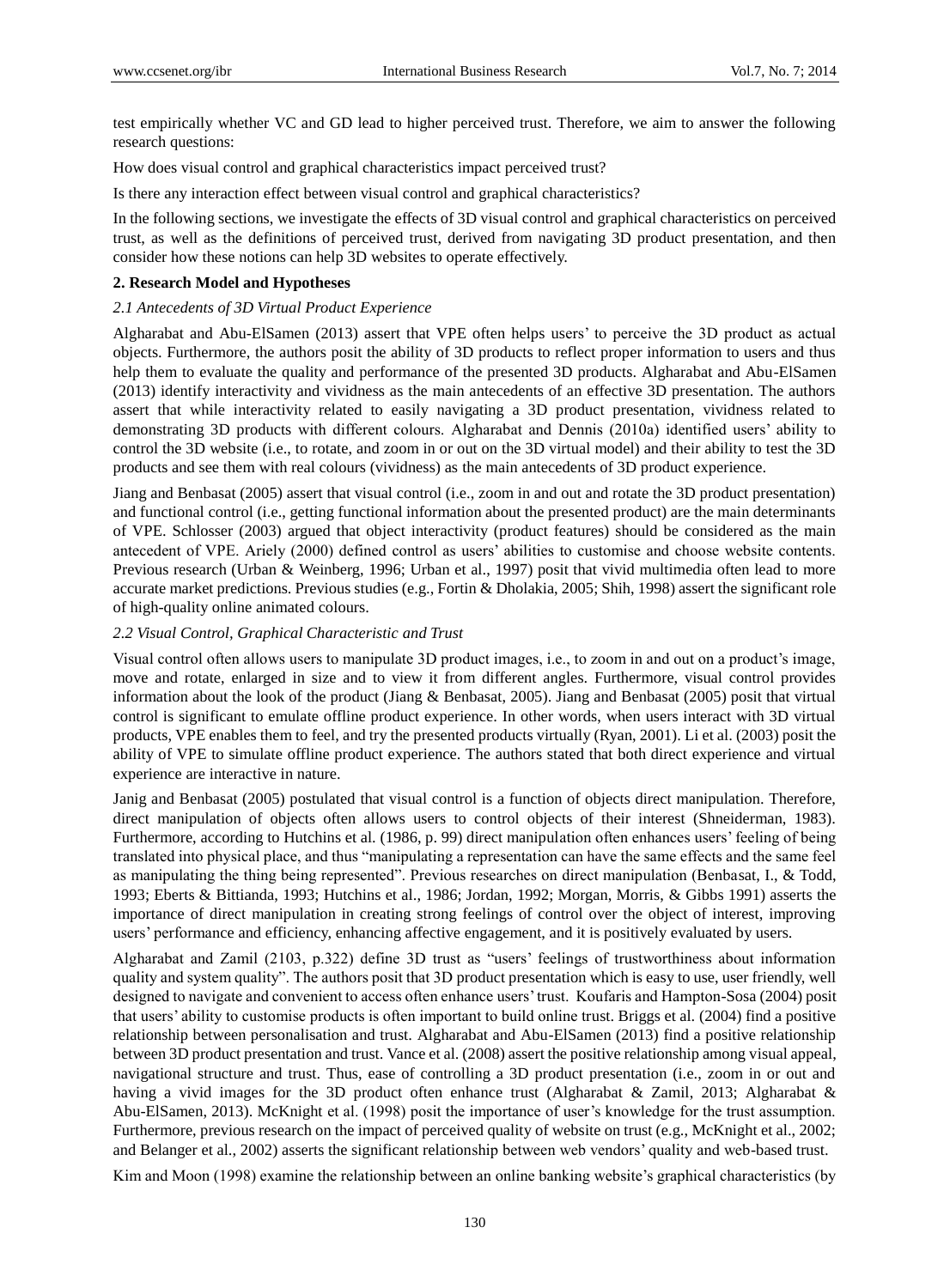manipulating clip arts and colours) and trust. The authors find that using a 3D dynamic clipart with colorful layout often aroused feelings of trustworthiness. In the same context, Algharabat and Zamil (2103) posit that 3D product presentation which provides users with accurate and complete information often enhance their trust. Furthermore Algharabat and Abu-ElSamen (2013) assert that 3D product presentation which is highly vivid (i.e., consumers can change the colour of the product) often enhance product demonstration which leads to building more trust on the website. Karvonen and Parkkinen (2001) assert the importance of employing real photographs with high-quality to build consumer trust. According to Stanford Persuasive Technology Lab (2002) visual design of a site (i.e., colours) enhances credibility of a website.

Therefore, we hypothesize that consumers will report higher perceived trust in shopping websites with 3D product presentation which includes high levels of visual control and graphical characteristics, compared to regular 3D websites which includes low levels of visual control and graphical characteristics. This prediction is based on the following two arguments. First, depending on the direct manipulation technology, compared to a regular 3D website interface which rotates by itself, 3D with virtual control interface allows consumers to interact with and to control 3D presented products. Therefore 3D with visual control is expected to enhance consumers' abilities to explore and to understand the product information. Second, through the graphic characteristics, 3D with manipulated colours is expected to contain richer and more vivid product information for consumers to evaluate. Inasmuch as the above arguments can be applied to both visual control and graphical characteristics, the following hypotheses are drawn:

H1: Perceived trust will increase as the levels of visual control in a 3D interface increase.

H2: Perceived trust will increase as the levels of graphical characteristics in a 3D interface increase.

As we hypothesized, visual control or graphical characteristics can increase overall perceived trust, hence it is expected that an interface with neither feature will perform least effectively. However, it is not expected that the existence of both features will necessarily increase overall perceived trust to the extent of the sum of the individual effects of visual control and graphical characteristics. Therefore, 3D product presentations where both visual control and graphical characteristics are available are not expected to perform most optimally. Hence,

H3: For 3D products associated with both visual control and graphical characteristics, there will be an interaction effect between graphical characteristics and visual control in terms of consumers' perception of trust.

Beldad, Jong, and Steehouder (2010) criticise the Kim and Moon's (1998) study which was conducted only on online banking. Furthermore, the authors claim that researchers should be alert in generalising the impact of colours on online trust. However, previous research (Algharabat & Abu-ElSamen, 2013; Algharabat & Dennis, 2010a, 1020b, 2010c) highlighted the importance impact of colours on building proper 3D product presentations. Therefore,

H4: Users consider the impact of graphical characteristics on the perceived trust of the 3D product presentation only when visual control of the 3D product presentation is high; however, when visual control of the 3D product presentation is low, users ignore the impact of graphical characteristics.

## **3. Dependent Variable**

The present study examines the effects of virtual control and graphical characteristics on one dependent variable: 3D trust.

Algharabat and Abu-ElSamen (2013, p. 249) define 3D trust, which is derived from 3D product presentation, as: the users' feelings of trustworthiness derived from 3D information quality and graphical characteristics. In the same context, Algharabat and Zamil (2013) define 3D trust based on the impact of information and system quality on consumers' feelings of trustworthiness Thus ease of navigating a 3D product presentation (zoom in or out, seeing the information regarding the product) and having very clear images for the product might enhance trust (Algharabat and Dennis, 2010c).

To measure perceived trust, within the context of 3D product presentation, participants used seven-point Likert scales to indicate their agreement or disagreement with the following three items designed by Algharabat and Zamil (2013) and Algharabat and Abu-ElSamen (2013):

- 1. I feel that the 3D presentation is dependable;
- 2: I feel that the 3D presentation is reliable;
- 3: I feel that the 3D presentation is realistic;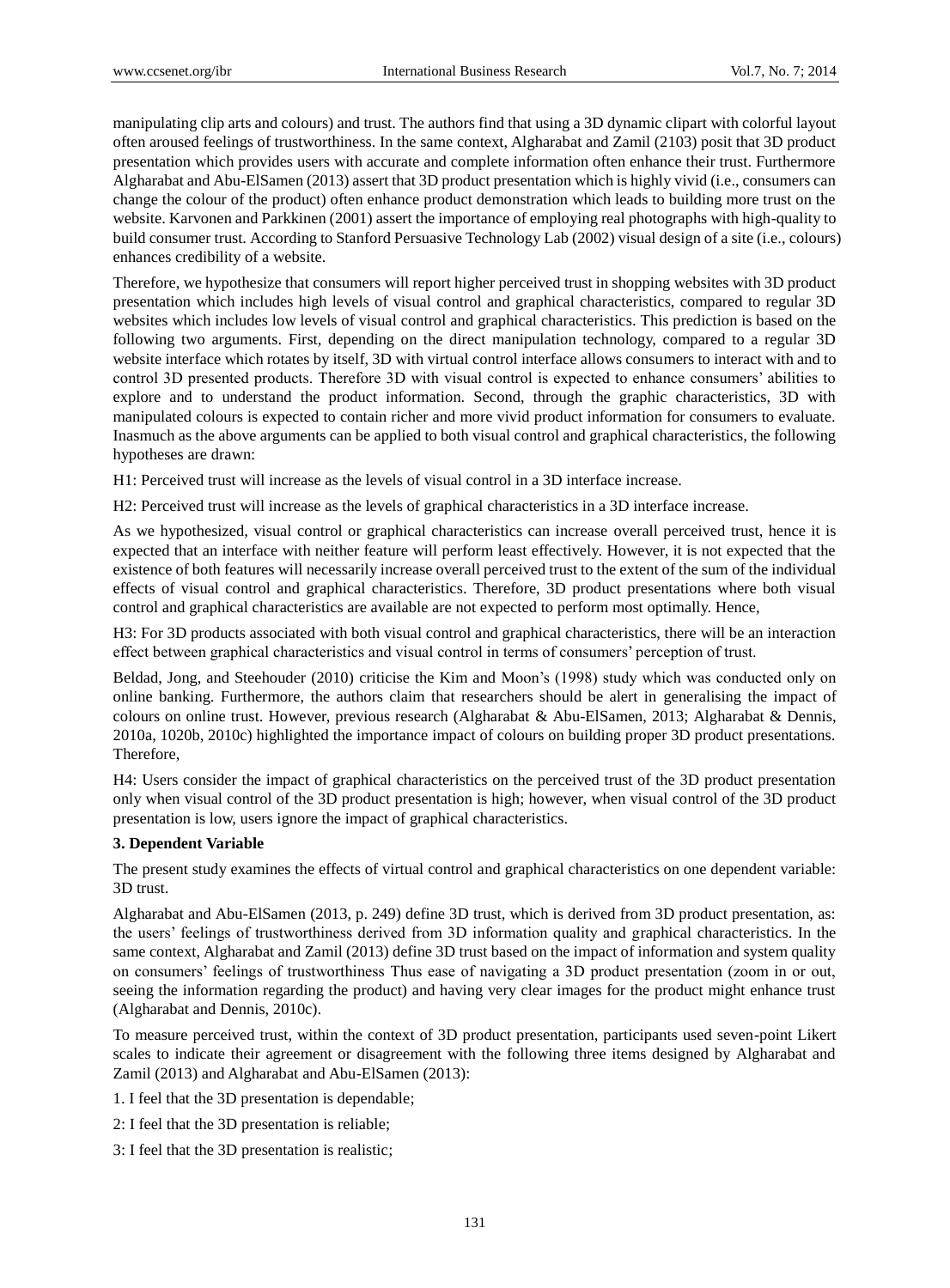## **4. Research Design**

## *4.1 Stimuli and Interface Design*

In order to test the proposed hypotheses, we designed a hypothetical retailer's website with four stimuli which were illustrated as 3D laptops. Furthermore, to test the impact of perceived trust on different levels of VC and GC, we designed four conditions in a 2 (VC: high vs. low)  $\times$  2 (GC: high vs. low) between-subjects design. Please see Appendix A for screen shots of the 3D virtual models. The first 3D flash represents a laptop that participants could zoom in or out, rotate (high VC) and change the colour of the 3D product presentation (high GC). The second 3D flash represents a laptop that participants can only rotate (low VC) and they can change its colour (high GC). The third 3D model represents a laptop that participants can zoom in or out and rotate (high VC) but they cannot change its colour (low GC). The fourth flash represents a laptop which simply rotated on its own (low VC) with a sole colour (low GC).

## *4.2 Participants and Procedure*

One hundred and forty convenience undergraduate students participated in this study to test the proposed hypotheses. Students were recruited through universities in Jordan Middle East. Subject's age ranged between 19-28 years of age (47% female) and 100% reported having had prior online shopping experience. Accordingly, university students considered a proper sample to our study because they are; computer-literate (Algharabat & Dennis, 2010b), shoppers of tomorrow (Algharabat & Dennis, 2010c) and they are potential candidates for online shopping research (Algharabat & Dennis, 2010a; Fiore et al. 2005; Kim et al. 2007).

Before starting with the main study, participants were given an introductory explanation about the use of the 3D sites. Furthermore, we inform students that the purpose of the study was to evaluate their perceived trust in different 3D websites. Therefore, a rehearsal was given to students to explain how to rotate, zoom in or out and to change colours of the virtual models. After this, we assigned participants randomly to the experimental conditions. Each participant then asked to explored one site and then to answer the attached questionnaire. After conducting back translation (English-Arabic, then Arabic-English), we used paper-based questionnaire to test the proposed hypotheses. The questionnaire was pretested with a small Jordanian students sample before field implementation. In determining the proper examination times, we followed Zajonc's (2001) study in determining the limit exposure for five minutes.

## *4.3 Manipulation Checks*

This study ran a pre-test to develop the study materials. Respondents were asked to rate several 3D models based on visual controllability and graphical characteristics dimensions (a 7-point Likert scale). For visual control, participants explored two 3D flashes; (i) one which participants can control: a 3D flash which participants can zoom in and out and rotate, and (ii) one which participants cannot control: a 3D flash that zoomed in and out and rotated on its own. After exploring each 3D flash, we asked participants about the level of the visual controllability: To what extent do you consider that the 3D flash is controllable? (Algharabat & Dennis, 2010a). Results show that the differences between the high VC and low VC was significant (VC high = 4.96 versus VC low = 3.25, F1, 138 = 21.65,  $p < .001$ )

For graphical characteristics, participants explored two 3D flashes; (i) one which participants can change colours of the laptop, and (ii) one which participants cannot change the colour of the laptop. After exploring each 3D flash, we asked participants about the level of the graphical characteristics: To what extent do you consider that the 3D site is colourful? (Algharabat & Dennis, 2010a). Results show that the differences between the high GC and low GC was significant (GC high = 5.73 versus GC low = 3.83, F1,  $138 = 48.65$ , p < .001)

## **5. Results**

Results show that the items of perceived trust yielded a Cronbach alpha of .93. Furthermore, using factor analysis, to test unidimensional scale, we find that the three items loaded on only one factor with an eigenvalue greater than one.

As we hyothesised in H1, results of ANOVA exposed a significant main effect of visual control on perceived trust (F1, 136 = 392.36, p < .001,  $\eta$ 2 = .74). Participants agreed that their perceived trust of 3D product presentation is higher when navigating a 3D product with high visual control (M= 5.04) in comparison to their perceived trust when navigating a 3D product presentation with low visual control  $(M = 2.47)$ .

As we hyothesised in H2, results of ANOVA exposed that perceived trust of 3D product presentation to be higher  $(M = 4.63)$  when using high graphical characteristics than when navigating a 3D product with low graphical characteristics ( $M = 3.21$ ). Therefore, ANOVA showed a significant main effect for graphical characteristics on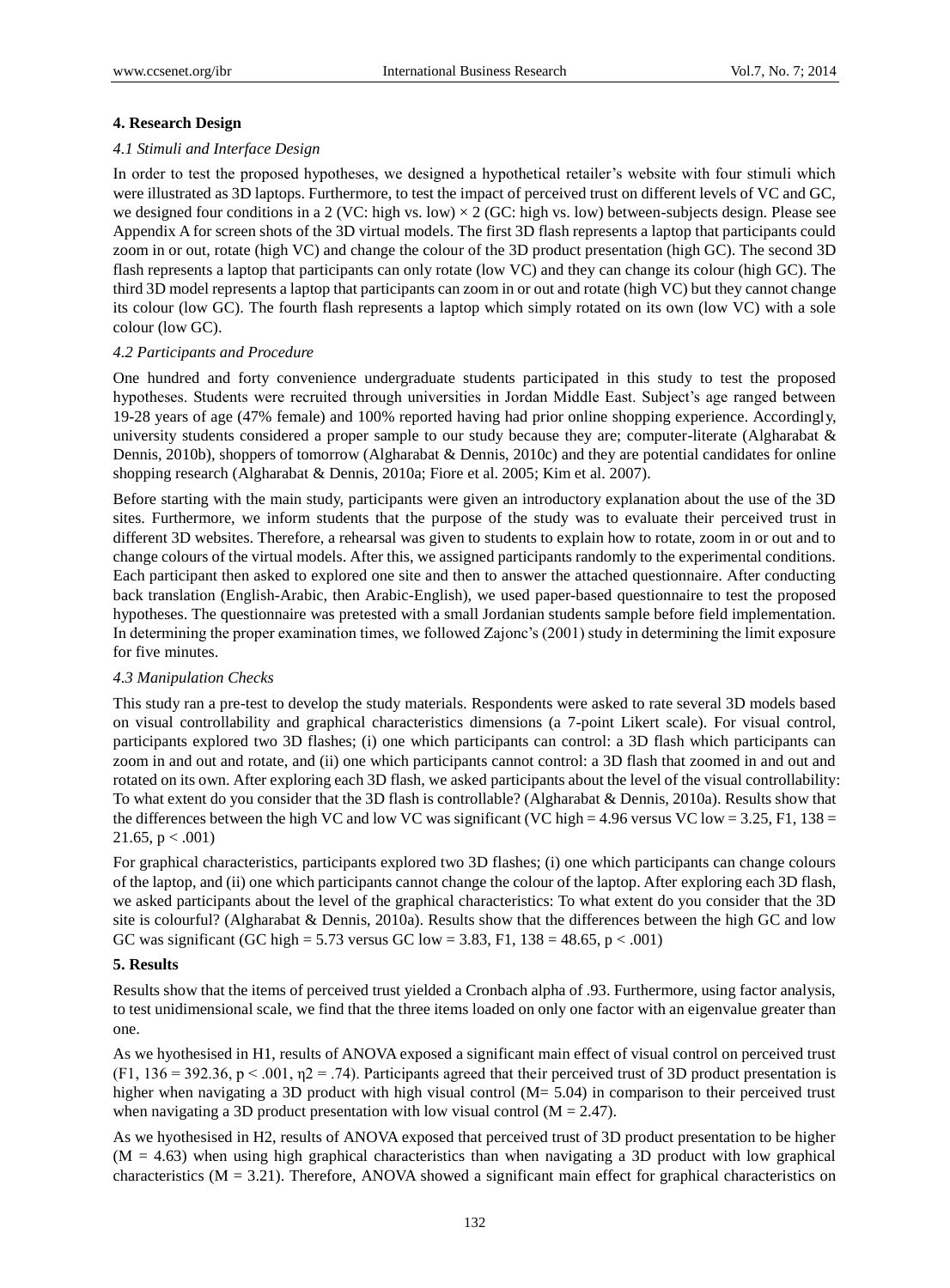perceived trust (F1,  $136 = 39.36$ ,  $p < .001$ ,  $p = .22$ ).

As we hyothesised in H3 (Figure 1), ANOVA test revealed a significant interaction effect between visual control and graphical characteristics on perceived trust of the 3D product presentation (F1, 136 = 22.96, p < .001,  $\eta$ 2  $= .144$ ).

To test H4, we conducted T-test for equality of means, results of the test showed that when using low visual control (regardless of the level of the graphical characteristics: low-and high conditions:  $M = 2.39$  vs.  $M = 2.49$ , [t (40)  $= 0.97$ , p  $> 0.05$  participants perception of 3D trust was low and thus no significant differences. Notwithstanding, we find that only when visual control is high, participants perceived higher trust when the graphical characteristics was high rather than low:  $M = 5.57$  vs.  $M = 4.29$  [t (41) = 6.15, p < .05]. Thus H4 was supported

To confirm the above result, we run a regression analyses to test the relative magnitudes of the impact of VC and GC as predictors on perceived trust as the dependent variable. Results showed that VC and GC have significant effect on perceived trust  $[(VC) β = .80, p < .001, (GC) β = .27, p < .001]$ . Furthermore, we find that the magnitude effect of VC is three times larger than GC.



#### Estimated Marginal Means of avarage of percived Trust

Figure 1. Interaction effect

#### **6. Discussion and Implications**

This study aims at investigating the effects of different levels of 3D visual control and graphical characteristics on perceived trust. Perceived trust derived from navigating a 3D product presentation represent the extent to which designing a 3D website often enhance users' trust of the content and form of the 3D product (Algharabat & Abu-ElSamen, 2013; Algharabat & Zamil, 2013). Algharabat and Zamil (2013) argue that the information produced by the 3D product presentation is important to build trust because perceived trust can create positive attitude toward the product, strengthen consumers' purchase intention, and thus enhance their confidence in their product decisions.

In the online environment, consumers' capability to build trust on websites appears even more critical than in the physical shopping environment. Therefore, information provided to consumers by 3D visual control and graphical characteristics are expected to enhance users' perceived trust on the 3D product presentation. In other words, one can view visual control as a personal "decision support system" to make better and more informed purchase decisions.

We found that high levels of visual control and graphical characteristics have significant impact on formulating perceived trust on electronic shopping retailers which use 3D product presentation. Therefore, if marketers intend to enhance 3D virtual experience they should increase the levels of visual control and graphical characteristics.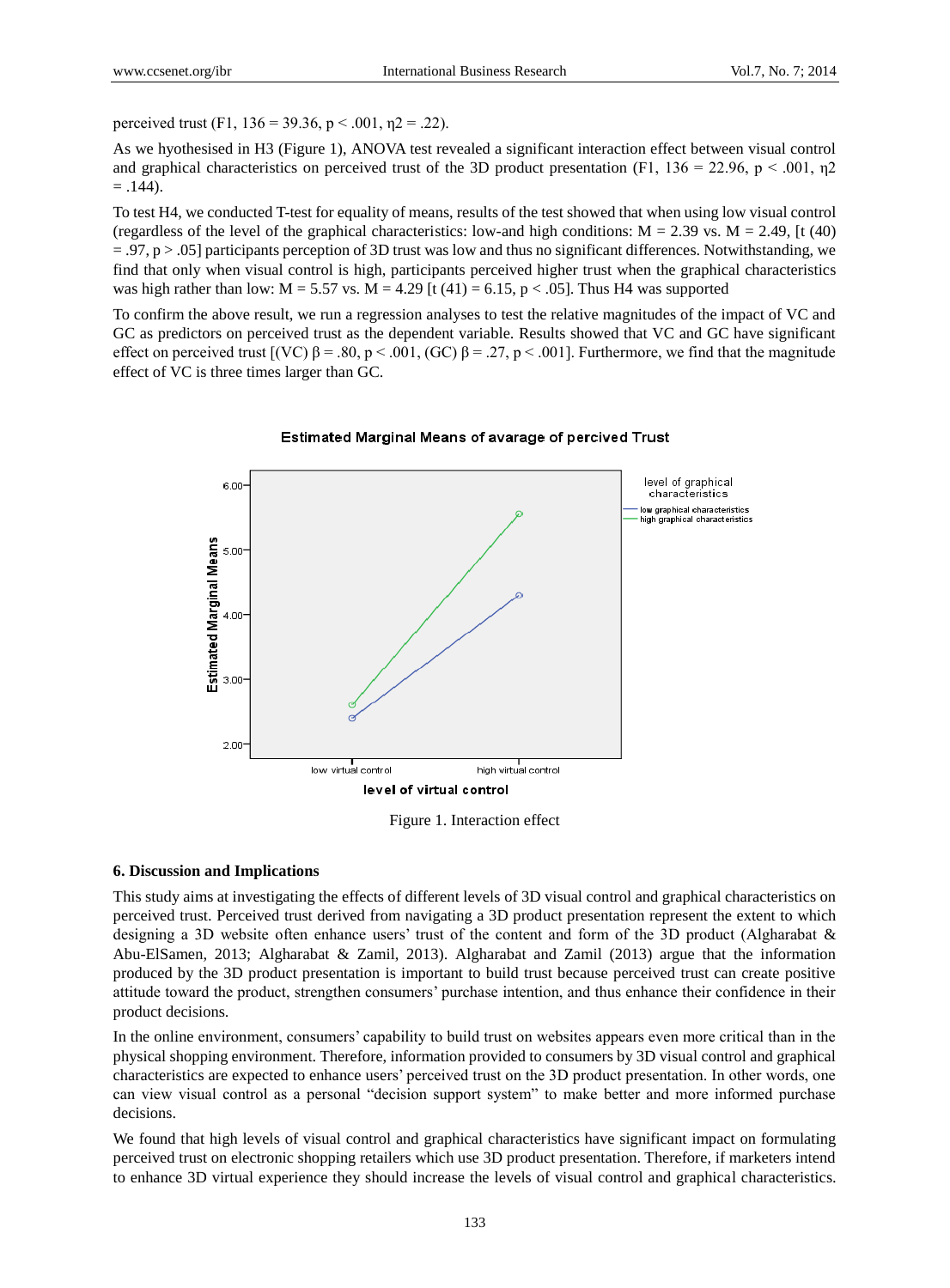Users' ability to control the visual aspects of a 3D product and their ability to manipulate graphical characteristics often simulate their offline experience and thus increase perceived trust in 3D product visualisation. This result answered the first research question and support H1 and H2 regarding the effect of the high levels of control and graphical characteristics on perceived trust.

Results of the impact of different levels of visual control and graphical characteristics on perceived trust showed that high levels of visual control and graphical characteristics resulted in having a high level of 3D perceived trust. Most importantly, we found that for the interaction effect the level of graphical characteristics, whether high or low, does not impact perceived trust if visual control is associated with the low level. This result supports Beldad et al's. (2010) findings which investigated the impact of colours on perceived trust. Therefore, 3D product presentation can enhance perceived trust only when visual control is high and graphical characteristics is high as well. These results answered the second research question and support H3 and H4 regarding the interaction effect of control and graphical characteristics on perceived trust.

This research adds empirical findings to the internet shopping literature regarding the relationships among visual control, graphical characteristics and 3D perceived trust. The current literature (Algharabat & AbuElsamen, 2013; Algharabat & Zamil, 2013) on 3D trust investigated the relationships between antecedents and consequences of 3D trust. Whoever, this research focused on manipulating the different antecedents of 3D perceived trust and their impact on 3D perceived trust.

Therefore, website designers should focus on the interaction level between high visual control, in which users can manipulate the images (zoom in and out, rotate), and high graphical characteristics, moving colours of the presented products, to enhance users' perceived trust. Therefore, we advise marketing managers and website developers to take care of this aspect because of its importance in building a particular type of trust.

#### **7. Conclusions and Recommendations**

Using 3D product presentation virtual model which allows users to see how laptops look and work, this study aims to examine the effect of progressive levels of visual control and graphical characteristics on perceived trust. Our results show significant support for the study hypotheses; the results show that high levels of visual control and graphical characteristics have positive impact on perceived trust. Therefore, designing 3D virtual model with a high quality often allows users to find the proper information.

We recommend future studies to focus on investigating the impact of social presence, customization and personalization (tailoring products, services, and transactional environments, according to Srinivasan, Anderson, & Ponnavolu, 2002) on 3D perceived trust. Moreover, future studies can investigate the impact of the moderating role of gender and involvement on our model.

### **8. Limitations**

Touliatos & Compton (1988) posit that a laboratory experiment is often of advantages because of it allows researchers to control the surrounding environment, to create uniformity of procedures and to manipulate different constructs. However, our study has some limitation. For example, the artificial nature of our experiment might impact participants' responses. Furthermore, the limited time for browsing each condition and motivation to participate in our study (extra marks) might reduce reality in the shopping situation.

#### **References**

- Algharabat, R., & Abu-ElSamen, A. (2013). Modelling the impact of 3D product presentation on online behaviour. *International Journal of Electronic Marketing and Retailing, 5*(3), 242–264. http://dx.doi.org/10.1504/IJEMR.2013.052891
- Algharabat, R., & Dennis, C. (2010a). Using 3D product visualisation for an Electrical Online Retailer, *Journal of Customer Behaviour, 9*(2), 97–116. http://dx.doi.org/10.1362/147539210X511326
- Algharabat, R., & Dennis, C. (2010b). 3D Product Authenticity Model for Online Retail: An Invariance Analysis. *International Journal Business Science and Applied Management, 5*(3), 14–30.
- Algharabat, R., & Dennis, C. (2010c). Modelling the Impact of 3D Authenticity and 3D Telepresence on Behavioural Intention for an Online Retailer. In Morschett, D., Rudolph, Th., Schnedlitz, P., Schramm-Klein, H., & Swoboda, B. (Eds.), *European Retail Research, GablerVerlag, 24*(II), 93–109.
- Algharabat, R., & Dennis, C. (2012). Modelling 3D product visualisation for online retail atmospherics. *International Journal of Management and Marketing Academy, 1*(1), 50–72.
- Algharabat, R., & Shatnawi, T. (2014). The Effect of 3D Product Quality (3D-Q) on Perceived Risk and Purchase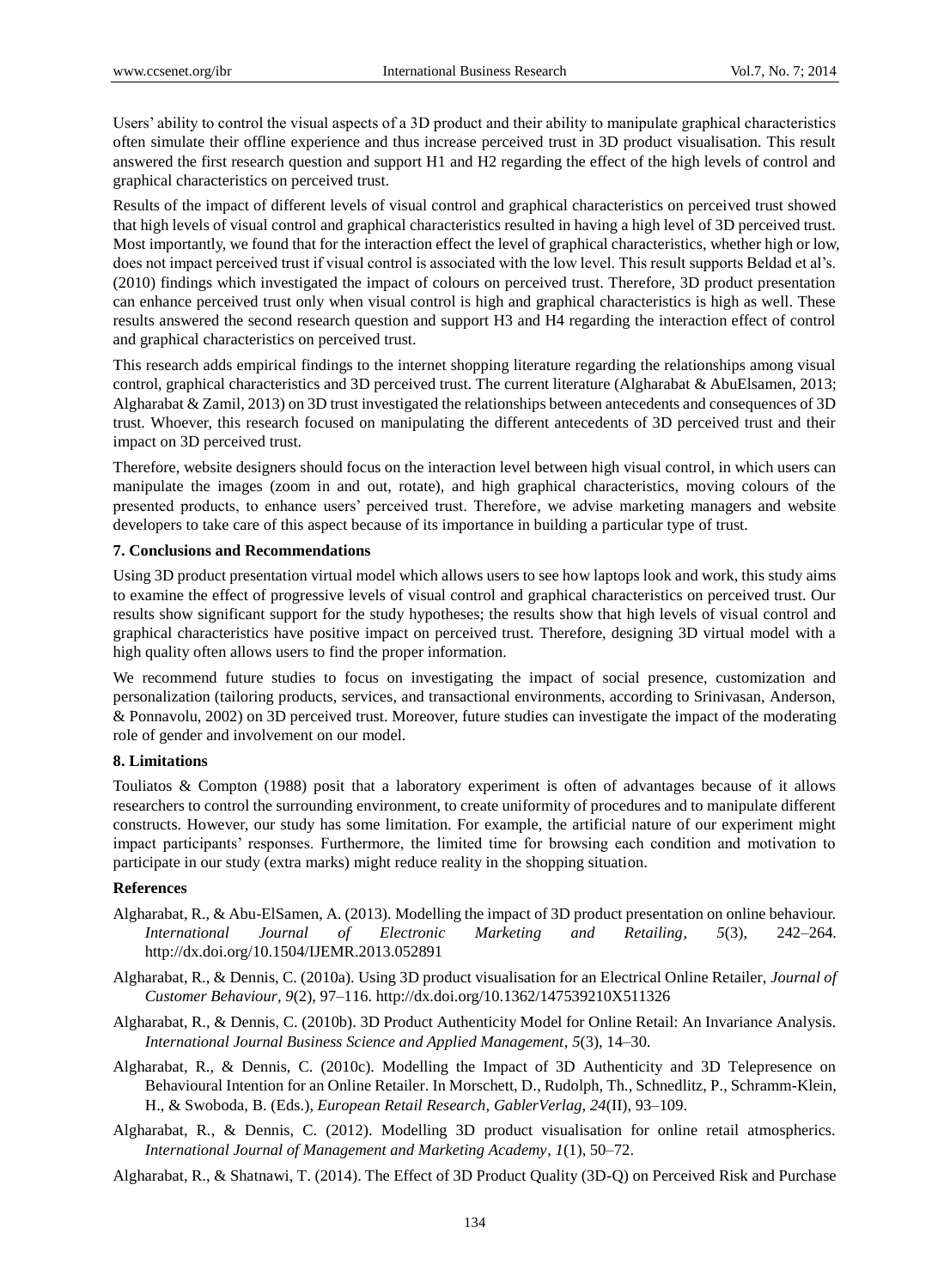Intentions: The Case of Apparel Online Retailers. *International Journal of Electronic Business* (2014, Forthcoming).

- Algharabat, R., & Zamil, A. (2013). An empirical investigation of 3D-based information systems success for online retailers. *International Journal of Technology Marketing, 8*(3), 316–336. http://dx.doi.org/10.1504/IJTMKT.2013.055339
- Ariely, D. (2000). Controlling the information flow: Effects on consumers' decision making and preferences. *Journal of Consumer Research, 27*(2), 233–248. http://dx.doi.org/10.1086/314322
- Belanger, F., Hiller, J. S., & Smith, W. J. (2002). Trustworthiness in electronic commerce: the role of privacy, security, and site attributes. *Journal of Strategic Information Systems, 11*(3/4), 245–270. http://dx.doi.org/10.1016/S0963-8687(02)00018-5
- Beldad, A., Jong, M., & Steehouder, M. (2010). How shall I trust the faceless and the intangible? A literature review on the antecedents of online trust. *Computers in Human Behavior, 26*(5), 857–869. http://dx.doi.org/10.1016/j.chb.2010.03.013
- Benbasat, I., & Todd, P. (1993). An experimental investigation of interface design alternatives: Icon vs. text and direct manipulation vs. menus. *International Journal of Man-Machine Studies, 38*(3), 369–402. http://dx.doi.org/10.1006/imms.1993.1017
- Briggs, P., Simpson, B., & De Angeli, A. (2004). Personalisation and trust: a reciprocal relationship? In Karat, C. M., Blom, J. O., & Karat, J. (Eds.), *Designing Personalized User Experiences in E-commerce* (pp. 39–55). Kluwer, Netherlands. http://dx.doi.org/10.1007/1-4020-2148-8\_4
- Eberts, R. E., &Bittianda, K. P. (1993). Preferred mental models for direct manipulation and command-based interfaces. *International Journal of Man-Machine Studies, 38*(5), 769–785. http://dx.doi.org/10.1006/imms.1993.1036
- Fortin, D., & Dholakia, R. (2005). Interactivity and vividness effects on social presence and involvement with a web-based advertisement. *Journal of Business Research, 58*(3), 387–396. http://dx.doi.org/10.1016/S0148-2963(03)00106-1
- Hoch, S. J., & Deighton, J. (1989). Managing what consumers learn from experience. *Journal of Marketing, 53*(2), 1–20. http://dx.doi.org/10.2307/1251410
- Hutchins, E. L., Hollan, J. D., & Norman, D. A. (1986). Direct manipulation interface. In D. A. Norman & S. Draper (Eds.), *User Centered Design: New Perspectives on Human-Computer Interaction* (pp. 87–124). Hillsdale, NJ: Lawrence Erlbaum.
- Jiang, Z., & Benbasat, I. (2007). The Effects of Presentation Formats and Task Complexity on Online Consumers' Product Understanding. *MIS Quarterly, 31*(3), 475–500.
- Jiang, Z., & Benbasat. I. (2005). Virtual product experience: Effects of visual and functional control of products on perceived diagnosticity and flow in electronic shopping. *Journal of Management Information Systems, 21*(3), 111–148. http://dx.doi.org/10.2139/ssrn.1400827
- Jordan, P. W. (1992). Claims for direct manipulation interfaces investigated. *Industrial Management and Data Systems, 92*(8), 3–4. http://dx.doi.org/10.1108/02635579210019794
- Karvonen, K., & Parkkinen, J. (2001). *Signs of trust*. In Proceedings of the 9th International Conference on HCI. New Orleans, LA, USA.
- Kempf, D. S., & Smith, R. E. (1998). Consumer processing of product trial and the influence of prior advertising: A structural modeling approach. *Journal of Marketing Research, 35*(3), 325–338. http://dx.doi.org/10.2307/3152031
- Kim, J., & Forsythe, S. (2007). Hedonic usage of product virtualization technologies in online apparel shopping. *International Journal of Retail and Distribution Management, 35*(6), 502–514. http://dx.doi.org/10.1108/09590550710750368
- Kim, J., & Forsythe, S. (2008). Sensory Enabling technology Acceptance Model (SE-TAM): A Multiple-Group Structural Model Comparison. *Psychology and Marketing, 25*(9), 901–922. http://dx.doi.org/10.1002/mar.20245
- Kim, J., & Moon, J. Y. (1998). Designing towards emotional usability in customer interfaces-trustworthiness of cyber-banking system interfaces. *Interacting with Computers, 10*(1), 1–29.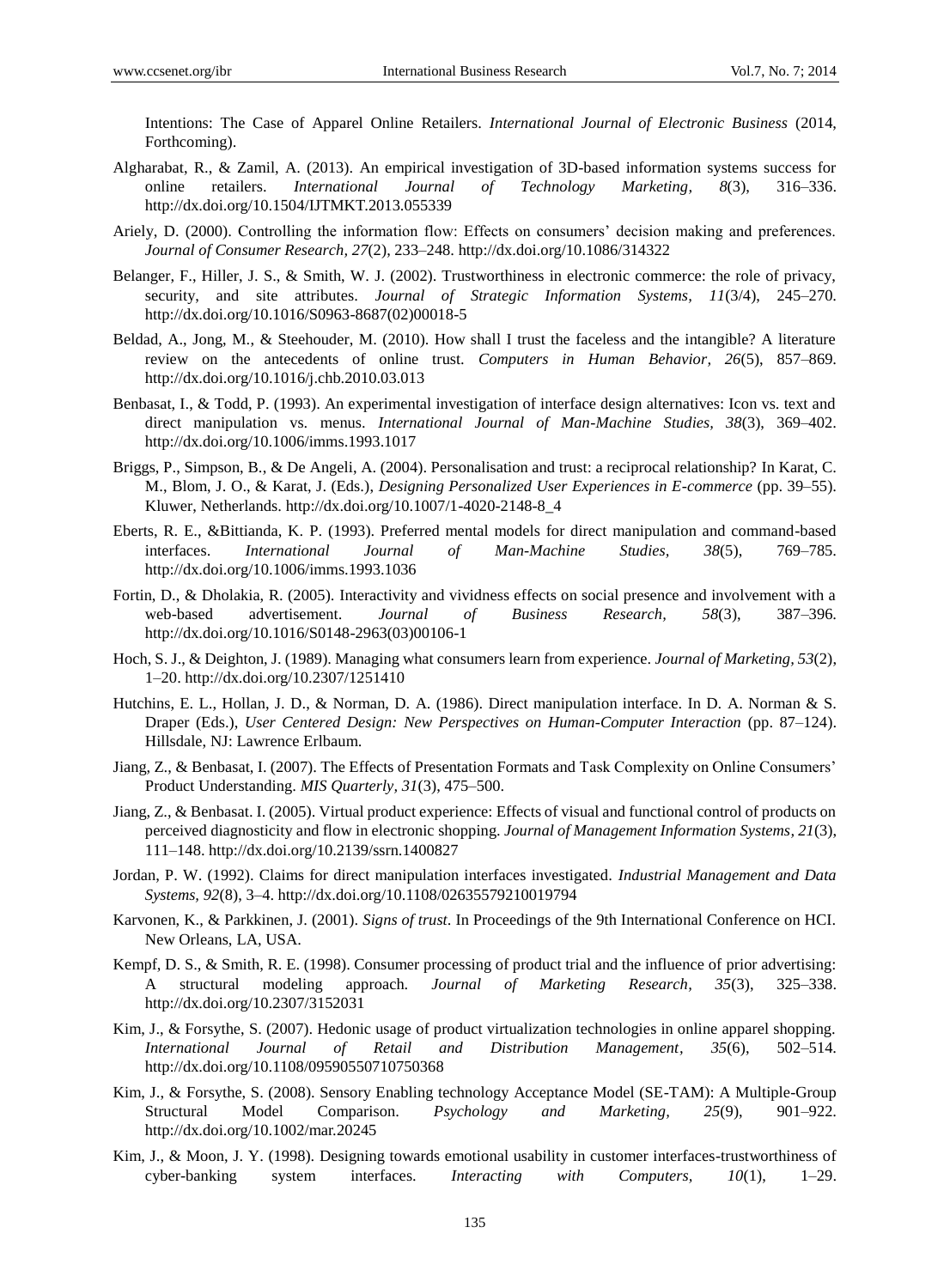http://dx.doi.org/10.1016/S0953-5438(97)00037-4

- Klein, L. R. (2003). Creating virtual product experiences: the role of telepresence. *Journal of Interactive Marketing, 17*(1), 41–55. http://dx.doi.org/10.1002/dir.10046
- Koufaris, M., & Hampton-Sosa, W. (2004). The development of initial trust in an online company by new customers. *Information & Management, 41*(3), 377–397. http://dx.doi.org/10.1016/j.im.2003.08.004
- Li, D., Daugherty, T., & Biocca, F. (2001). Characteristics of virtual experience in electronic commerce: a protocol analysis*. Journal of Interactive Marketing, 15*(3), 13–30. http://dx.doi.org/10.1002/dir.1013
- Li, D., Daugherty, T., & Biocca, F. (2002). Impact of 3-D advertising on product knowledge, brand attitude and purchase intention: the mediating role of presence. *Journal of Advertising, 31*(3), 43–57. http://dx.doi.org/10.1080/00913367.2002.10673675
- Li, D., Daugherty, T., & Biocca, F. (2003). The role of virtual experience in consumer learning. *Journal of Consumer Psychology, 13*(4), 395–407. http://dx.doi.org/10.1207/S15327663JCP1304\_07
- McKnight, D. H., Choudhury, V., & Kacmar, C. (2002). Developing and validating trust measures for e-commerce: an integrative typology. *Information Systems Research, 13*(3), 334–359. http://dx.doi.org/10.1287/isre.13.3.334.81
- McKnight, H. D., Cummings, L. L., & Chervany, N. L. (1998). Initial trust formation in new organizational relationships. *Academy of Management Review, 23*(3), 473–490.
- Morgan, K., Morris, R. L., & Gibbs, S. (1991). When does a mouse become a rat? Or comparing the performance and preference in direct manipulation and command line environment. *Computer Journal, 34*(3), 265–271. http://dx.doi.org/10.1093/comjnl/34.3.265
- Park, J., Stoel, L., & Lennon, S. (2008). Cognitive, affective and conative responses to visual simulation: the effects of rotation in online product presentation. *Journal of Consumer Behaviour, 7*(1), 72–87. http://dx.doi.org/10.1002/cb.237
- Ryan, C. (2001). Virtual reality in marketing. *Direct Marketing, 63*(12), 57–62.
- Schlosser, A. (2003). Experiencing products in the virtual world: the role of goal and imagery in influencing attitudes versus purchase intentions. *Journal of Consumer Research, 30*(2), 184-198. http://dx.doi.org/10.1086/376807
- Shneiderman, B. (1983). Direct manipulation: A step beyond programming languages. *IEEE Computer, 16*(8), 57–69. http://dx.doi.org/10.1109/MC.1983.1654471
- Srinivasan, S. S., Anderson, R., & Ponnavolu, K. (2002). Customer loyalty in ecommerce: An exploration of its antecedents and consequences. *Journal of Retailing, 78*(1), 41–50. http://dx.doi.org/10.1016/S0022-4359(01)00065-3
- Stanford Persuasive Technology Lab. (2002, October). *How do people evaluate a web site credibility?* Results from a large study [WWW page]. A Consumer Web Watch research report, prepared by Stanford Persuasive Technology Lab, Cordura Hall 226, Stanford University, Stanford, CA, 94305. Retrieved from http://www.consumerwebwatch.org/news/report3\_credibilityresearch/stanfordPTLabstract.htm
- Suh, Kil-S., & Lee, Y. (2005). The Effects of Virtual Reality on Consumer Learning: an Empirical Investigation. *MIS Quarterly, 29*(4), 673–697.
- Touliatos, J., & Compton, N. H. (1988). *Research methods in human ecology/home economics*. Ames, IA: Iowa State University Press.
- Urban, G. L., & Weinberg, B. D. (1996). Premarket forecasting of really-new products. *Journal of Marketing, 60*(1), 47–60. http://dx.doi.org/10.2307/1251887
- Urban, G. L., Hauser, J. R., Qualls, W. J., Weinberg, B. D., Bohlmann, J. D., & Chicos, R. A. (1997). Information acceleration: validation and lessons from the field. *Journal of Marketing Research, 61*(1), 143–153. http://dx.doi.org/10.2307/3152071
- Vance, A., Christophe, E., & Straub, D. (2008). Examining trust in information technology artifacts: the effects of system quality and culture. *Journal of Management Information Systems, 24*(4), 73–100. http://dx.doi.org/10.2753/MIS0742-1222240403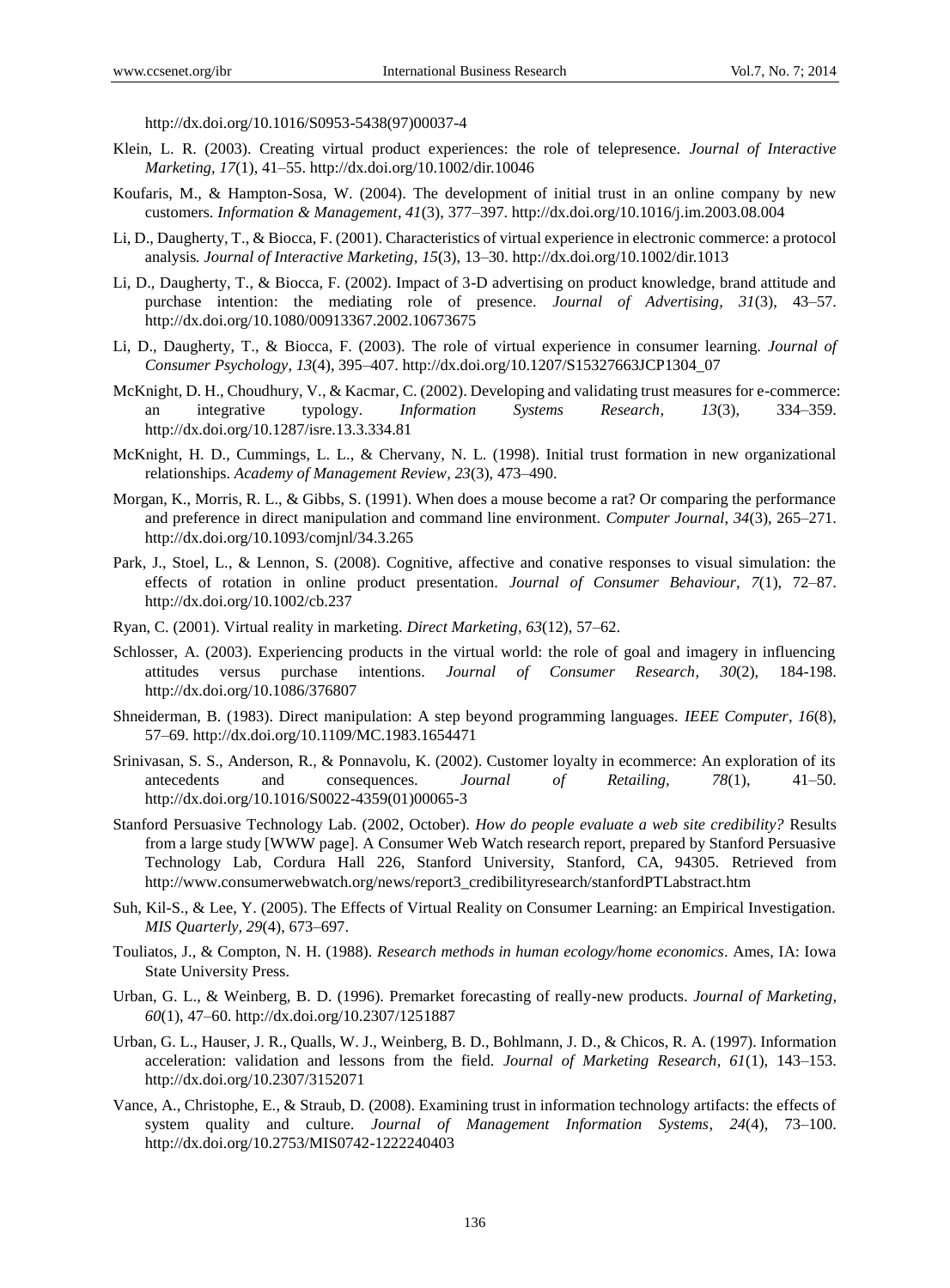# **Appendix**